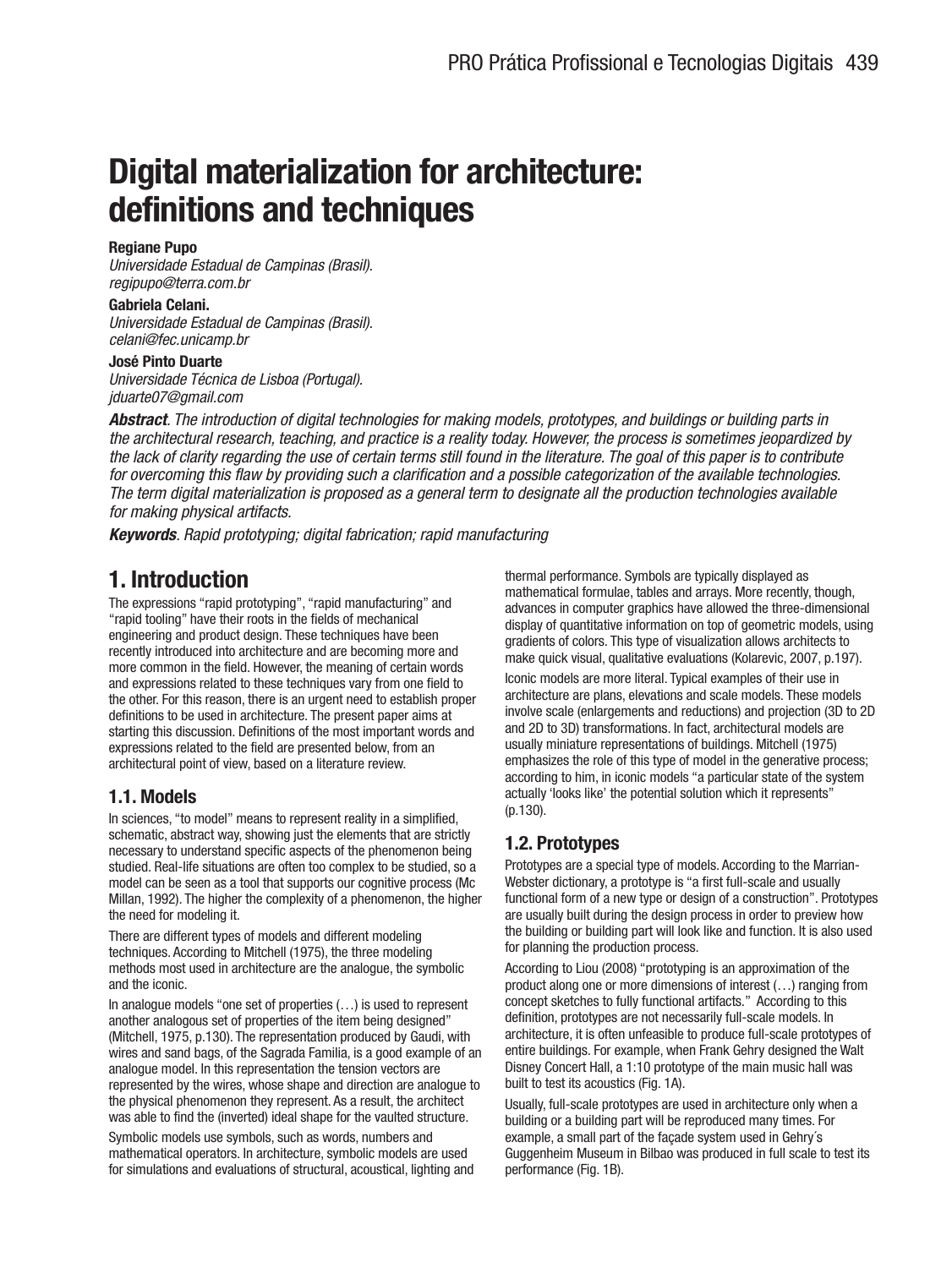# **SIGraDi 2009 sp**



Figure 1A. 1:10 Scale model for Disney Concert Hall



Figure 1B. 1:1 Model for Guggenheim Museum in Bilbao

Therefore, the concepts of prototype and scale model in architecture overlap, especially when we refer to working models. Working models are one of the three types of models defined by Hetchinger and Knoll (2008). The other two are conceptual and presentation models.

Since, as seen above, architectural scale models can sometimes be considered prototypes, the expression prototyping can also refer sometimes to making scale models.

#### **1.3 Manufacture**

To manufacture or to fabricate is to mechanically produce a finaluse object, often in large numbers. More recently, the mechanical processes have become computer-controlled, i.e., they are controlled by digital information. The concept of fabrication is associated with the concept of mass-production.

## **1.4 Tooling**

Tooling is the act of making tools. In mechanical engineering a tool is not just a hammer or a screwdriver – it can also be a mold for casting metal, extruding ceramic, or injecting plastic.

#### **1.5 Virtual prototyping**

According to Liou (2008) "a virtual prototype is an analytical model of some aspect of a design." The advantage of virtual prototypes is that they are not as expensive and as inflexible as physical prototypes.

## **1.6 Rapid prototyping**

The term rapid prototyping (RP) is used to describe technologies in which prototypes are produced specifically by the automated deposition of layers of material (Volpato et al, 2007), which vary from liquid to solid. For Geng (2004), "many have adopted this term for processes that are quick but not truly rapid prototyping. Everything from machining to molding is now described as a rapid prototyping process." However, other authors agree with the use of the term for the quick production of prototypes with any automated technique, including CNC routing and laser cutting (Lennings, 1997).

To avoid this discussion, Pupo and Celani (2009) have proposed the use of the term digital prototyping. However, this expression can be mixed with virtual prototyping.

#### **1.7. Rapid manufacturing**

The definition of rapid manufacturing (RM) is similar to RP in terms of the production process, but it has a different objective. In the RM process an end-product – not a prototype - is produced. Technically, this term does not include the production of prototypes, but only end-products.

## **1.8. Rapid tooling**

Rapid tooling is the use of CNC techniques for producing molds for manufacturing. According to Chua et al (1999) rapid tooling (RT) is the technology that adopts rapid prototyping (RP) techniques and applies them to tool and die making. Research into RT techniques has shown that it is gaining more importance and is starting to pose a serious threat to conventional machining. In this paper, several popular RT techniques are discussed and then classified. A comparison is also made on these techniques based on tool life, tool development time, and cost of tool development."

## **2. Proposed terminology for the architecture field**

The table below shows the proposed terminology of digital techniques in the field of architecture. The left side of the table shows the terms used in the field of product development, while the right side presents the corresponding terms for architecture. The top part of the table is related to the initial phases of the design process whereas the bottom part refers to the final product or the finished building.

The term "digital materialization" is proposed to define the physical production of prototypes, scale models, and building parts.

| Table 1. Definitions       |                          |                                    |                                    |                                                                |                |  |  |
|----------------------------|--------------------------|------------------------------------|------------------------------------|----------------------------------------------------------------|----------------|--|--|
| <b>Product Development</b> |                          | <b>Architecture</b>                |                                    |                                                                |                |  |  |
| <b>Virtual Prototyping</b> | <b>Functional Aspect</b> | Gemometric Modeling/<br>Simulation | Virtual & Function<br>Evaluation   | <b>DIGITAL</b>                                                 |                |  |  |
| Rapid Prototyping          | Additive/CNC             | Rapid Prototyping                  | Additive/Subtractive/<br>Formative | <b>PROTOTYPING</b>                                             |                |  |  |
| Rapid Tooling              | <b>CNC for Mold</b>      | CNC for final part or mold         |                                    | <b>MATERIALIZATION</b><br><b>DIGITAL</b><br><b>FABRICATION</b> | <b>DIGITAL</b> |  |  |
| Rapid Manufacturing        | CNC for product          |                                    |                                    |                                                                |                |  |  |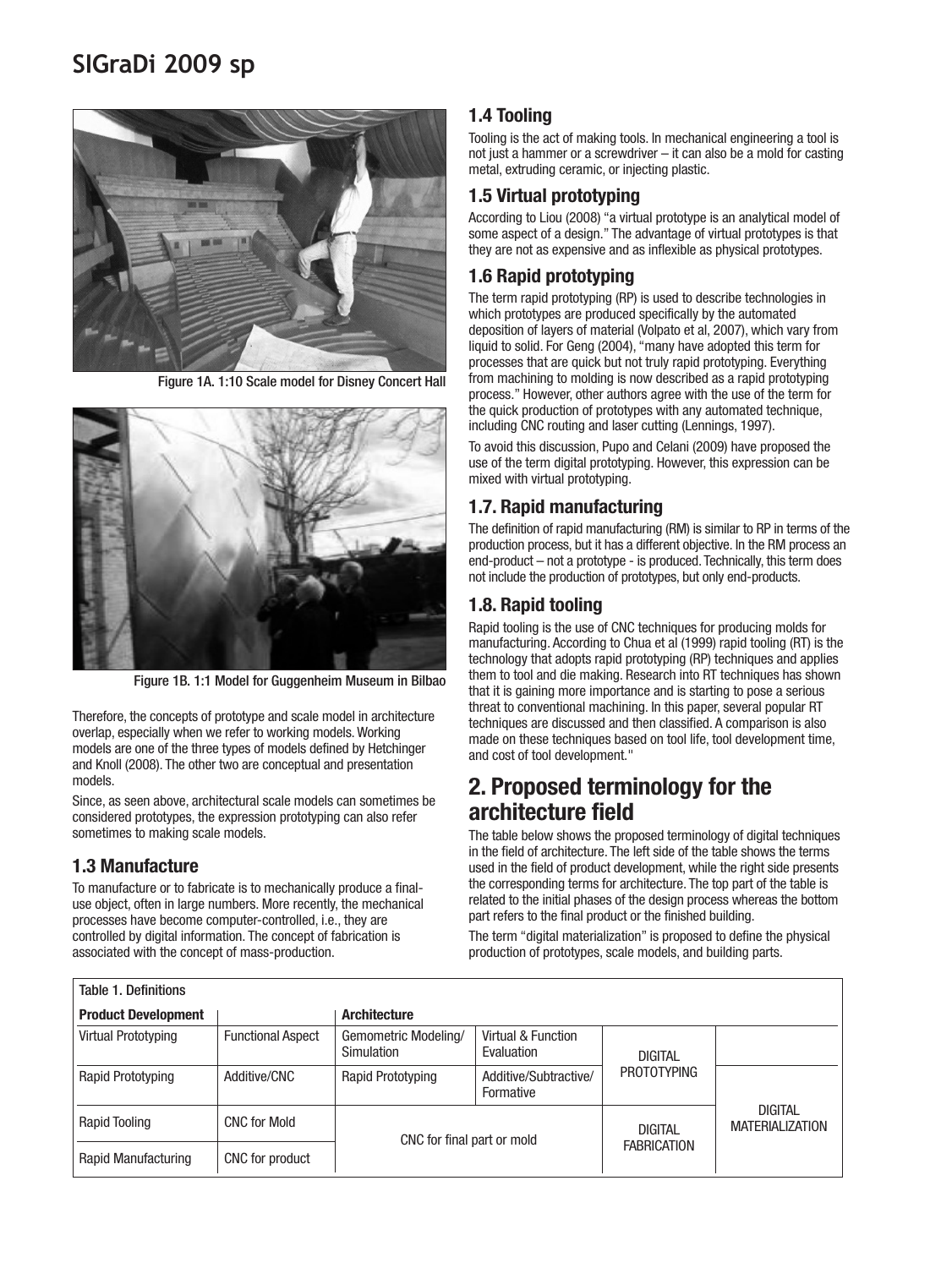

# **3. Possible categorizations**

The digital materialization techniques can be subdivided according to different categorizations. The purpose of these categorizations is to help understand how they relate to each other. We herein propose three possible categorizations: according to purpose, number of dimensions, and the type of process by which objects are produced (Figure 2). In regards to purpose, digital materialization techniques can be subdivided in two: making models (digital prototyping) and producing building-parts or entire buildings (digital fabrication). In the first case, the techniques can also be subdivided according to the purpose of the prototype: for visual evaluation, functional evaluation, and presentation. In the second case, the techniques can also be subdivided according to purpose: they can be used to produce the building parts or buildings directly, or indirectly by means of molds. In the latter case, the term rapid tooling also might be used if the mold is produced layer by layer. Regarding the number of dimensions, the techniques can have 2, 2.5 or 3 dimensions. Regarding the process by which the objects are produced, the techniques can be categorized as subtractive (which includes routing and cutting), formative, and additive.

# **4. Example of technologies**

In this section examples of additive, subtractive, and formative technologies frequently used in the field of architecture are presented. Additive technologies can be divided according to the state of the material used, which can be solid, liquid, powdered or layered, as indicated in Table 2.

| Table 2 - Additive Technologies available to architecture |                             |                                                                                             |                                                             |  |  |  |
|-----------------------------------------------------------|-----------------------------|---------------------------------------------------------------------------------------------|-------------------------------------------------------------|--|--|--|
| <b>Solid</b>                                              | Liquid                      | <b>Powder</b>                                                                               | <b>Layered</b>                                              |  |  |  |
| FDM<br>(Fused<br>Deposition<br>Modeling)                  | SI A<br>(Stereolithography) | SLS<br>(Selective<br>Laser<br>Sintering)                                                    | <b>LOM</b><br>(Laminated<br><b>Object</b><br>Manufacturing) |  |  |  |
| <b>MJM</b><br>(Multi Jet<br>Modeling)                     | PolyJet                     | 3DP<br>(3D Printer)                                                                         | PLT (Paper<br>Lamination<br>Technology)                     |  |  |  |
| <b>BenchTop</b>                                           |                             | CAM-LEM<br>(Computer<br>Aided<br>Manufacturing<br>of Laminated<br>Engineering<br>Materials) |                                                             |  |  |  |
|                                                           |                             | <b>EBM (Electron</b><br>Beam Melting)                                                       |                                                             |  |  |  |

Figure 2. Digital materialization techniques

Subtractive technologies can be primarily classified according to whether the removed parts have three dimensions, in which case they are called machining or two dimensions in which case they are called cutting. In fact, the latter can be considered a special case of the former, in which the tool used to remove the parts cuts across the material.

Machining technologies are of two kinds, lathing and milling. In lathing, the parts spin and the tool moves in one direction, thereby creating objects with axial symmetry. In the simplest form of milling, the part is still and the tool moves in three directions, x, y, and z to remove material. In more complex forms of milling, the part or the tool can rotate to permit the removal of material in non-perpendicular directions or in other perpendicular planes of the part rather than the XY plane used in 3-axes milling machines.

Cutting technologies can be classified according to the specific type of technology used to cut the material: laser cutting, water-jet cutting, and hot hire cutting. The latter differs from the other two because it can be used to cut not only sheets of material but also blocks. By moving the endpoints of the wire in x, y, and z directions, it is possible to create blocks with ruled surfaces.

In forming technologies forces are applied to change the shape of the material, and so these technologies can be classified according to the type of forces applied, such as mechanical forces or electro-magnetic forces, the plasticity of the material when subjected to deformation, and the use of molds. Bending, extrusion, thermoforming, and molding are some examples of these types of technologies.

## **5. Conclusions**

After looking at so many technologies, there is still an important question to ask: which is the best technology for making a scale model, a building part prototype or an entire building? Cost is still and important issue, as well as availability of equipment. But soon digital materialization machines will become more available and affordable, so issues such as color rendering and resolution will become more important.

However, just knowing about the available technologies is not enough. It is important to know how to design a model or a building part so that it can actually be produced by a machine. In other words, the whole process of model-making, prototyping and building will have to undergo a transformation in order to take full advantage of the new technologies.

The goal of this paper is expected to contribute for the teaching of digital materialization in architecture by clarifying the terms used to designate available technologies and by providing a possible categorization and a general overview of such technologies. The goal was not to cover all the existing technologies, a difficult task since there are many plenty of them and new ones are being developed every day.

## **Acknowledgments**

The authors would like to thank the funding agencies FCT, FAPESP, CAPEs, CNPq and SAE-UNICAMP.